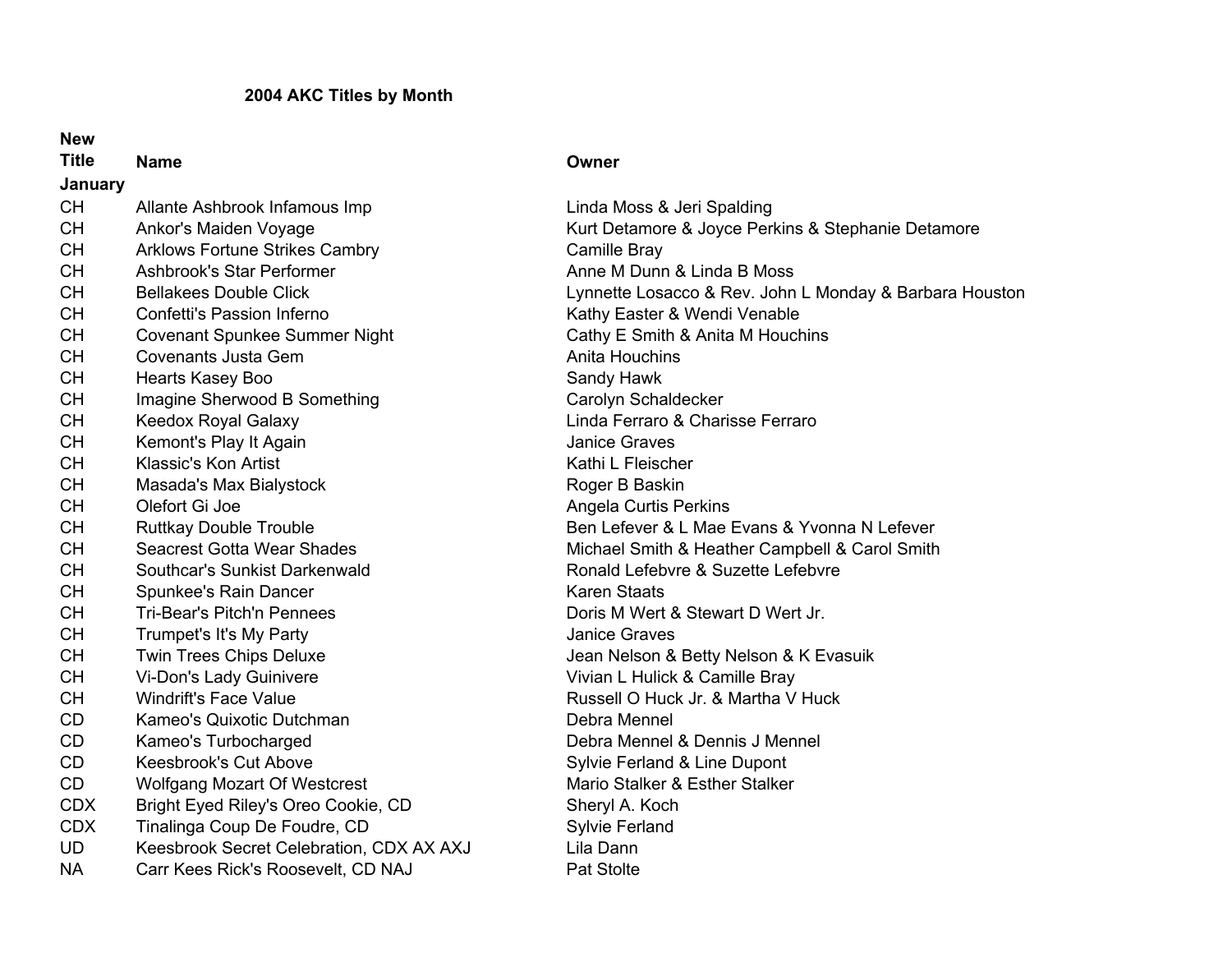NA Imagine Great Expectations, NAP NJP Beth Godwin NAP Dow-Tees Garnet, CD OA NAJ Harriet A Haynes NAP Imagine Great Expectations **Beth Godwin** Beth Godwin NAP Klompen's Mighty Mouse Max Leonard Totten & Debra H Totten NJP Imagine Great Expectations **Beth Godwin** Beth Godwin NJP Klompen's Mighty Mouse Max Leonard Totten & Debra H Totten NJP Trumpet's Wings Of Lightning, CD Michael L Preston NJP Wilbars Joy, CD Barbara A. Morrison & William C. Morrison OA Galileo Van Hirsute, NA OAJ Anne Timson OA CH Legacy's Patrick O'Rion, NA NAJ Sherilyn Solanick & Ann Lydick OA Noordelijk Engel Nadja, NA OAJ Kris K Seiter & Scott J Hay OAJ Carr Kees Rick's Roosevelt, CD NA NAJ Pat Stolte OAJ Darkenwald Second Spirit, CD OA NAJ Patricia Ferguson & Fran D'Amico OAJ Galileo Van Hirsute, NA NAJ Anne Timson OJP Winston, CDX NAJ NJP PAtricia J Stolte AX Abby, OA OAJ 30 Anne Sigler & Bruce Stove AX Darkenwald Second Spirit, CD OA NAJ Patricia Ferguson & Fran D'Amico AX CH Windrift's Beau Jangles, OA AXJ Amy Ballen & Tom Ballen AXJ Imagine Nothing's Impossible, VCD1 AX OAJ Chris Pawlenty & Carolyn Schaldecker AXJ CH Keepsake Moonlight Serenade, CDX AX OAJ Margaret Bissell MXJ Keesbrook Secret Celebration, UD AX AXJ Lila Dann

## **February**

- CH CH Ashwood Step Up To The Plate Donna Staton & Bob Staton & Bob Staton CH CH Keepsake Giving Me Chills Manual Margaret Bissell CH CH Keesbrook's Moment 'N Thyme Nancy M Guendling CH CH Shadowood's Travelin' Man Trina Macleod & Neil MacleodCH CH Tapestry's Timeshare At Skyline Susan Cullen & Kristen Cullen D.V.M. CH CH Trumpet's Break Every Rule Beth Blankenship CD CH Bonnyvale's Dandy Lion Wine CD James Wolfe & Carolyn Wolfe & Joanne Harrar & Darlene Bosch CD CH Moonmyst Mariah's Mirage CD Rebecca Humphries & Barbara Ruhe & Alvin Ruhe NAP CH Astarz Bolero Of Westcrest NAP Harry Toepfer & Vivian Toepfer NAP Nightwind Keepsake Treasure UDX NAP NJP Dr. Margaret Bissell NJP Nightwind Keepsake Treasure UDX NAP NJP Dr. Margaret Bissell OA Jo-Lyn's Summer Mist OA NAJ Kay Vonnahme & Janit L Johnson OA Jody's Bandito OA NAP NAJ NJP Gayle Garbush
- 
-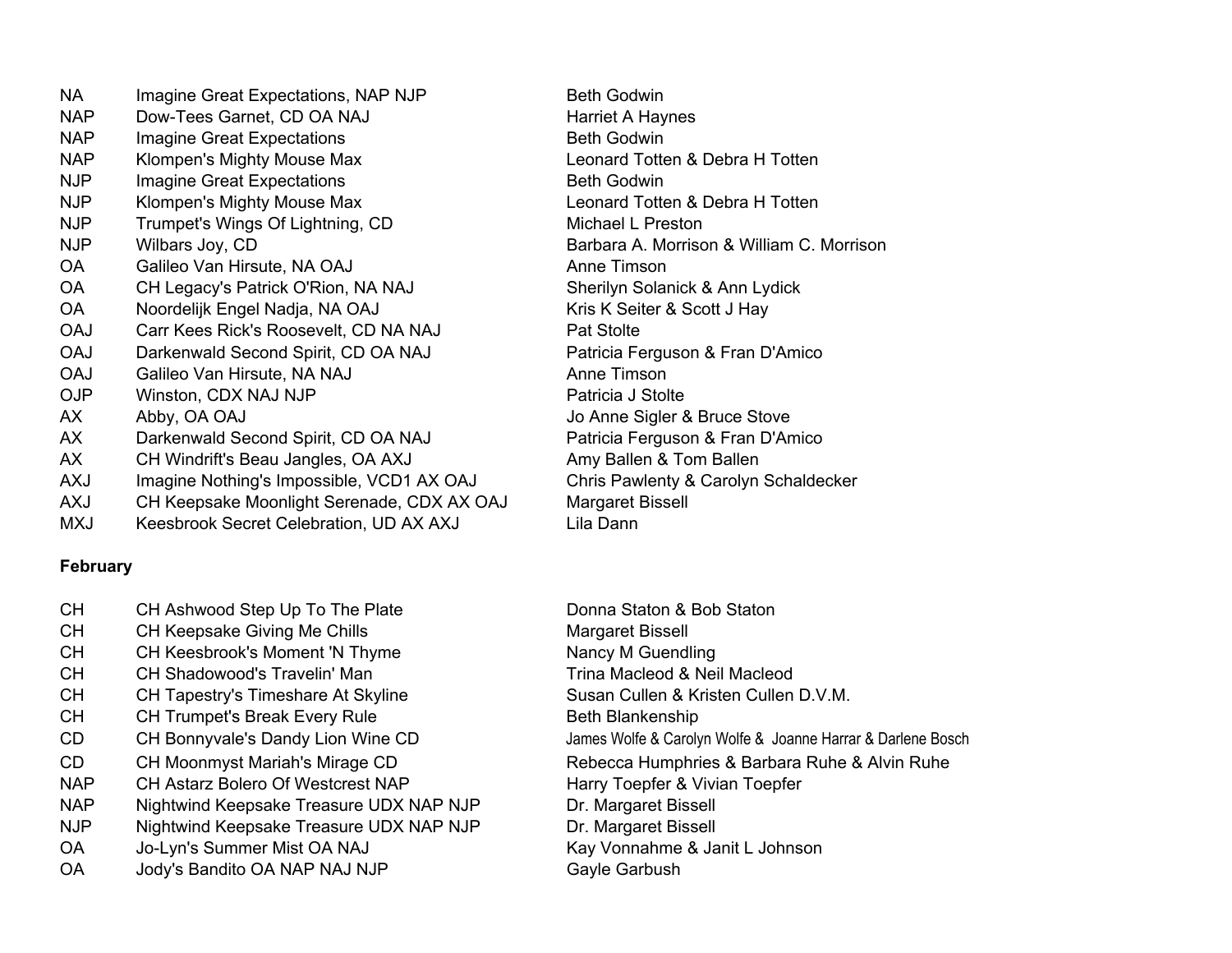AJP CH Kameo's Summer Sonnet OA OAP OAJ AJP MACH 11 MACH11 Molly CD MACH 11 MACH11 Molly CD

Lexie E Billman

#### **March**

| <b>CH</b>  | CH Ashwood's I Spy For Keeplay                                 | Donna Staton & Dr. Bob Staton                         |
|------------|----------------------------------------------------------------|-------------------------------------------------------|
| CH.        | CH Kalmia Kingsley By Sherwood                                 | Vickie L Louie & Phyllis Noonan                       |
| <b>CH</b>  | <b>CH Legend's Purple&amp;Gold Sunrise</b>                     | Deanna Cox                                            |
| <b>CH</b>  | CH Ruttkay Dame Victoritup                                     | L Mae Evans                                           |
| CH.        | CH Ruttkay What The Elfin                                      | L Mae Evans                                           |
| CH         | <b>CH Summerwind Swankee Tax Evader</b>                        | Donna A Lundeen & Jean Gauchat                        |
| <b>NA</b>  | CH Shoreline's Up Up And Away NA                               | Barbara Lombard & Tawn Sinclair                       |
| <b>NAJ</b> | Imagine Great Expectations OA NAP NAJ NJP                      | Beth Godwin                                           |
| <b>NAJ</b> | CH Shoreline's Up Up And Away NA NAJ                           | Barbara Lombard & Tawn Sinclair                       |
| <b>NAJ</b> | Winsome's Maximum Attitude NAJ                                 | Kathleen M Robbins & Kristine Arnds & Maryann Robbins |
| <b>NJP</b> | CH Astarz Bolero Of Westcrest NAP NJP                          | Harry Toepfer & Vivian Toepfer                        |
| <b>NJP</b> | Dow-Tees Garnet CD OA NAP NAJ NJP                              | Harriet A Haynes                                      |
| <b>OA</b>  | Imagine Great Expectations OA NAP NAJ NJP                      | <b>Beth Godwin</b>                                    |
| <b>OAP</b> | Nightwind Keepsake Treasure UDX OAP OJP                        | Dr. Margaret Bissell                                  |
| <b>OJP</b> | Nightwind Keepsake Treasure UDX OAP OJP                        | Dr. Margaret Bissell                                  |
| <b>OJP</b> | CH Shoreline Smoke On The Water CDX AX NAP AXJ C Tawn Sinclair |                                                       |
| MX.        | Keesbrook Secret Celebration UD MX MXJ                         | Lila Dann                                             |
| .          |                                                                |                                                       |

MACH 2 MACH2 Bailey's Irish Cream CDX Kay Vonnahme

## **April**

| СH         | <b>CH Arklows Happenstance</b>         | Alice A Myers & Kathy Easter & Mary Jane Ramm    |
|------------|----------------------------------------|--------------------------------------------------|
|            |                                        |                                                  |
| СH         | CH Jen'ndi Taking The Bank             | Jennifer Mcclure                                 |
| СH         | CH Jo-Lyn's Coriander                  | Janit L Johnson & Linda J Jones                  |
| СH         | <b>CH Kalmia Parade Of Roses</b>       | Irene V Fonseca & Phyllis Meisel & Robert Meisel |
| СH         | <b>CH Keeplay's Great Expectations</b> | Kurt Detamore & Stephanie Detamore               |
| <b>CH</b>  | <b>CH Midnight's Tinkerbell</b>        | Elisabeth Stonington                             |
| СH         | <b>CH Windrift's Red Roses</b>         | Joni L Johnson                                   |
| CD         | Cari-On Patriot's Tradition CD         | Bruce Kincaid & Janice Kincaid                   |
| UD         | CH Keesbrook Celebrate The Magic UD    | <b>Marion Crain</b>                              |
| <b>NA</b>  | Keepsake Life's A Circus NA NAJ        | Mary Kay Keenan                                  |
| <b>NAJ</b> | Keepsake Life's A Circus NA NAJ        | Mary Kay Keenan                                  |
|            |                                        |                                                  |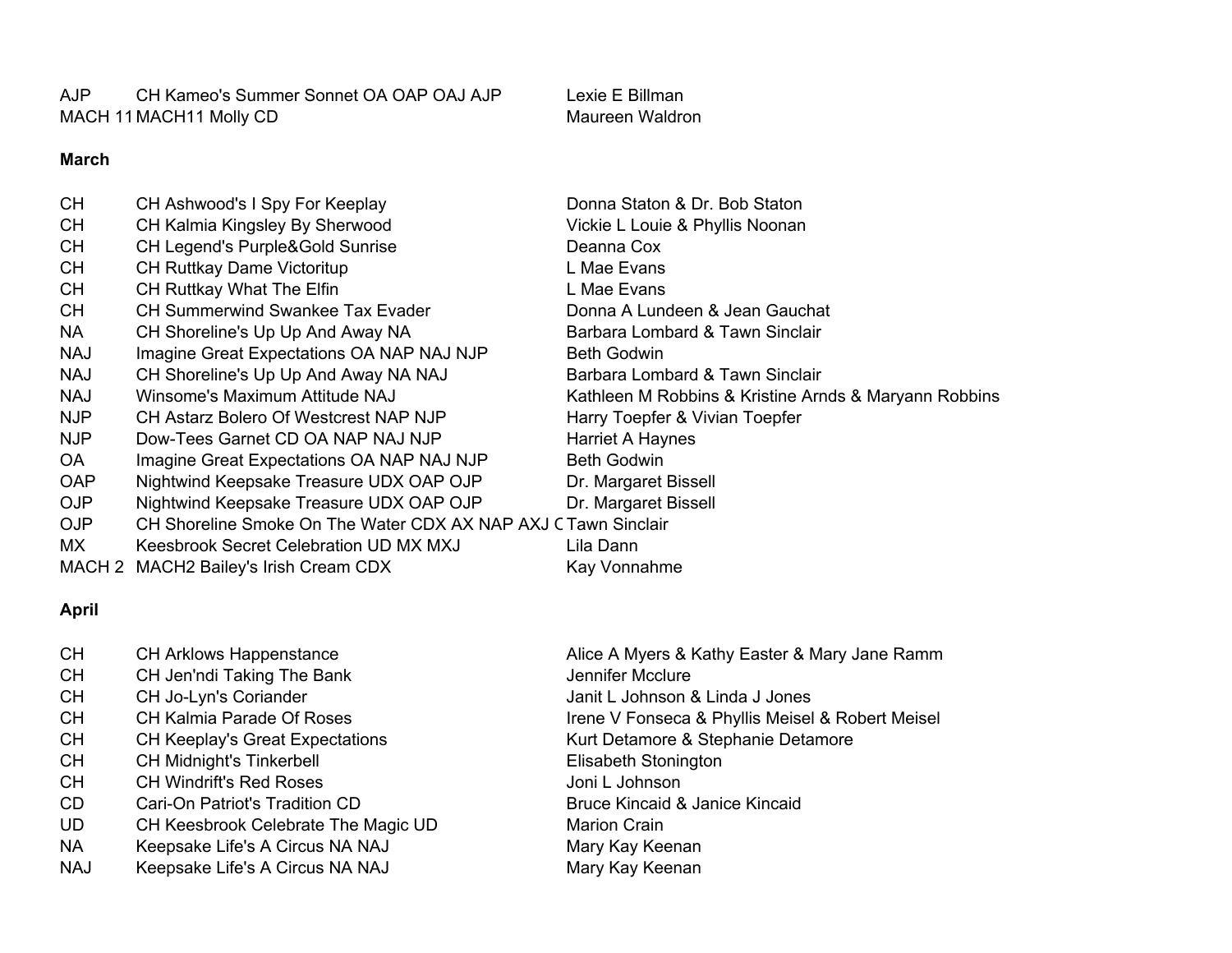| <b>OA</b>  | CH Vandys JJ OA OAJ                                           | Carole Henry                   |
|------------|---------------------------------------------------------------|--------------------------------|
| <b>OA</b>  | CH Vandys Zarifa CD OA OAJ                                    | Carole Henry                   |
| <b>OAJ</b> | Imagine Great Expectations AX NAP OAJ NJP                     | <b>Beth Godwin</b>             |
| <b>OAJ</b> | Jo-Lyn's Summer Mist OA OAJ                                   | Kay Vonnahme & Janit L Johnson |
| <b>OAJ</b> | CH Vandys JJ NA OAJ                                           | Carole Henry                   |
| <b>OAP</b> | CH Shoreline Smoke On The Water CDX AX OAP AXJ CTawn Sinclair |                                |
| AX         | Imagine Great Expectations AX NAP NAJ NJP                     | <b>Beth Godwin</b>             |
| <b>AXJ</b> | CH Windrifts Kemont Sapphire OA AXJ                           | <b>Kenna Harris</b>            |

#### **May**

| CH Ashbrook On The Hour                  |
|------------------------------------------|
| CH Keesforever American Dream            |
| <b>CH Klassic's Turn Back Time</b>       |
| <b>CH Lbk Sweet Catch For Chatawa</b>    |
| CH Owenbriar's Keesbrook Casanova        |
| CH Owenbriar's Rhythm'N Blues            |
| CH Palmkees Do The Hustle                |
| CH Timeless Kuhl Santa Fe                |
| CH Trumpet's I'll Follow The Sun         |
| CH Twin Trees Never Say Never            |
| <b>CH Twin Trees Teddy Grahams</b>       |
| <b>CH Vandys Narketta</b>                |
| <b>CH Windrift's New Star</b>            |
| Jo-Lyn's Summer Mist CD OA OAJ           |
| Kameo's Virtual Storm Cloud CD           |
| Oak Ridge Something Special CD           |
| CH Lbk's Silver Mackaya Bella NA NAJ     |
| Designers X-Clusive CD NAP               |
| CH Kameo's Inspiration MX NAP MXJ NJP    |
| Keesbrook's Nick O 'Thyme NAP            |
| Wilbars Joy CD NAP NJP                   |
| Designers X-Clusive CD NAP NJP           |
| CH Kameo's Inspiration MX NAP MXJ NJP    |
| Ryndam Sylvan Blue Skies NA AXJ NJP      |
| Keepsake Life's A Circus OA NAJ          |
| CH Windrift Kemont Hope Diamond CDX OA O |
|                                          |

Jeri Spalding & Linda Moss & Si Moss Ed Ostransky & Carolyn Ostransky Mary L Beeman Ann Terry Brenda Brookes Linda J Owens & Brenda Brookes **Mary Benell** Steven W Williams & Susan Morton Kim Mccue Soren G Frederiksen & Karen Evasuik Nikki Littleton & Karen Evasuik & Rebecca Littleton Carole Henry Joanne Reed & Gilbert Malmgen Kay Vonnahme & Janit L Johnson Karen B Squier Elizabeth A Cooper Robin Hite Kathleen Gray Lexie E Billman Katharine E Murphy Barbara A. Morrison & William C. Morrison Kathleen Gray Lexie E Billman Pat Shuler Mary Kay Keenan AJ Sharon Rehder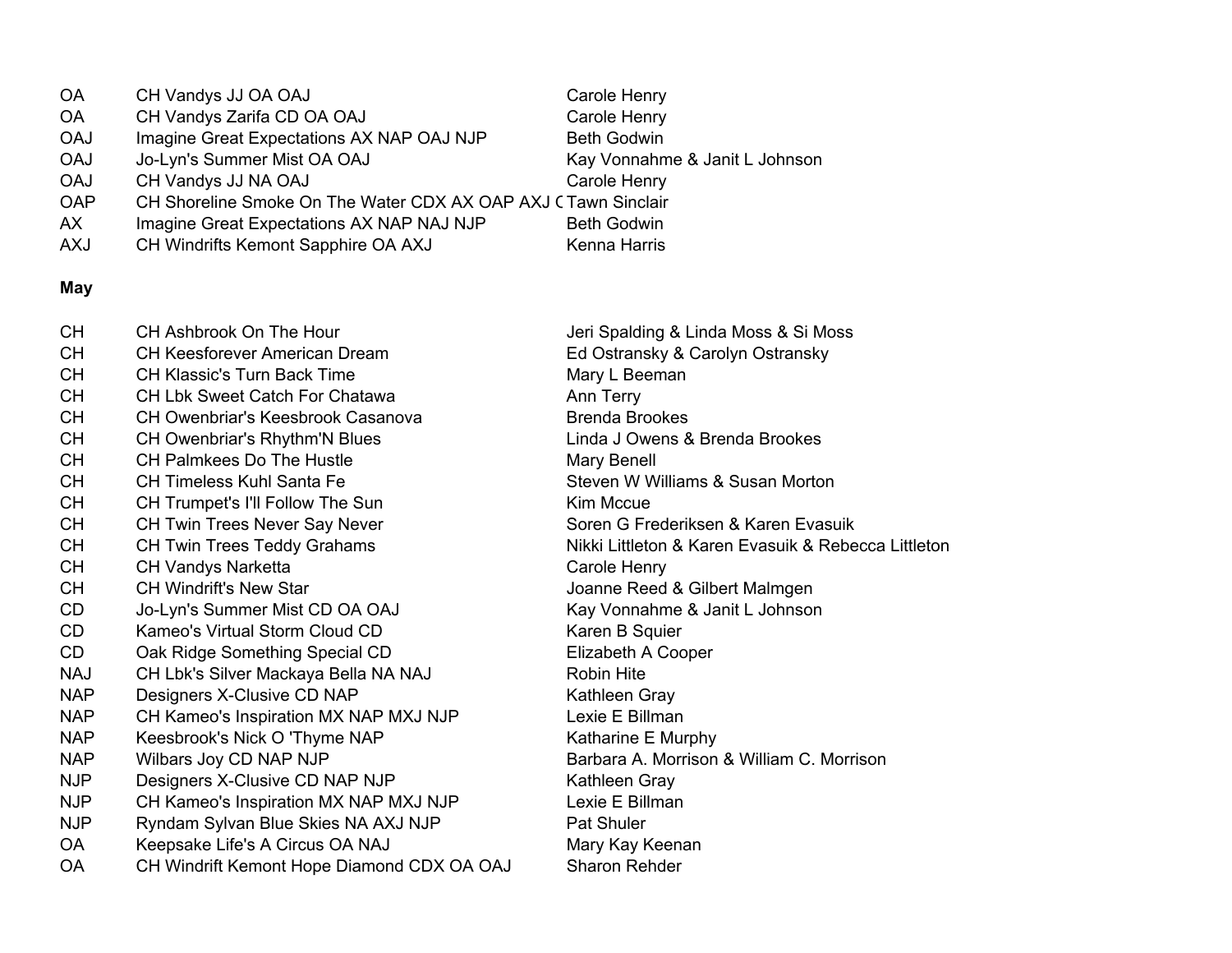AXJ Darkenwald Second Spirit CD AX AXJ Patricia Ferguson & Fran D'Amico

AJP CH Shoreline Smoke On The Water CDX AX OAP AXJ ATawn Sinclair

#### **June**

CH CH Allante's Summer Thyme **General CH** Spalding & J R Spalding CH CH Ankor's High Sea Adventure **Mark Mobley & Pauline Mobley** CH CH Arklows Chances Are **Patrick Easter & Kathy Easter** CH Arklows Chances Are CH CH Ashwood's Grand Slam Carol L Harris & Donna Staton CH CH Astarz Dare To Dream Donna StekliCH CH Candray Eleusia Janice A Wanamaker & Jane V West CH CH Cornerstone's Stand For Truth The Stand Leiker & Dave Leiker CH Cornerstone's Stand For Truth CH CH Covenant's Heavenly Harmony Theorem Anita Houchins CH CH Glimlach's Squeeze Me In Sanchester CH School Joanne Slaney CH CH Jo-Lyn's Summer Nights CH Janit L Johnson CH CH Jo-Lyns Pumpkin Paradise Janit L Johnson CH CH Keedox Keeplay's Delta Flyer Lance Hibberd & Debbie Hibberd & Debbie Hibberd CH CH Keesbrook's Constellation Joyce L Potoff CH CH Keeshee's Bo'hemian Rhapsody Roseanne D Conrad CH CH Kemonts Miss Faith Anna Ransom & Jan Corrington CH CH Seacrest Here Comes The Sun Neather Campbell CH CH Trumpet's Candle In The Wind Beth Blankenship CH CH Vanderblom Chanson D'Amour CH Judy Ventre & Arlene Grimes CH CH Windrift's All That Jazz Sam Winans & Elizabeth WinansCH CH Windrift's Teddy Bear **CH Windrift's Teddy Bear** CD Daimler's Dress-Ta-Kill CD NA NAJ Shirley Kilpatrick CD CH Jazari's Earth Day Overture CD Julie Agosti CD Sheminee Dakota Magic CD Terri Mayfield & Sharon T Buethner UD CH Keepsake Moonlight Serenade UD AX AXJ Margaret Bissell UDX CH Klassic's Keeping It Up UDX AX NAP AXJ NJP Bonnie Burman & Terry Burman NA CH Kemont's Double Entendre NA NAJ Sandra I Lambright & Jan Corrington NA Shoreline's Come Fly With Me NA Tawn Sinclair & Ethelyn M Wilson NA The The State Girl NA Todd Utter & Tracy Utter NAJ CH Allante's Barrier Reef NAJ Victoria LeitnerNAJ Galileo's Missile Toes NAJ Anne Timson NAJ CH Kemont's Double Entendre NA NAJ Sandra I Lambright & Jan Corrington NAH Shoreline's Come Fly With Me NA NAJ Tawn Sinclair & Ethelyn M Wilson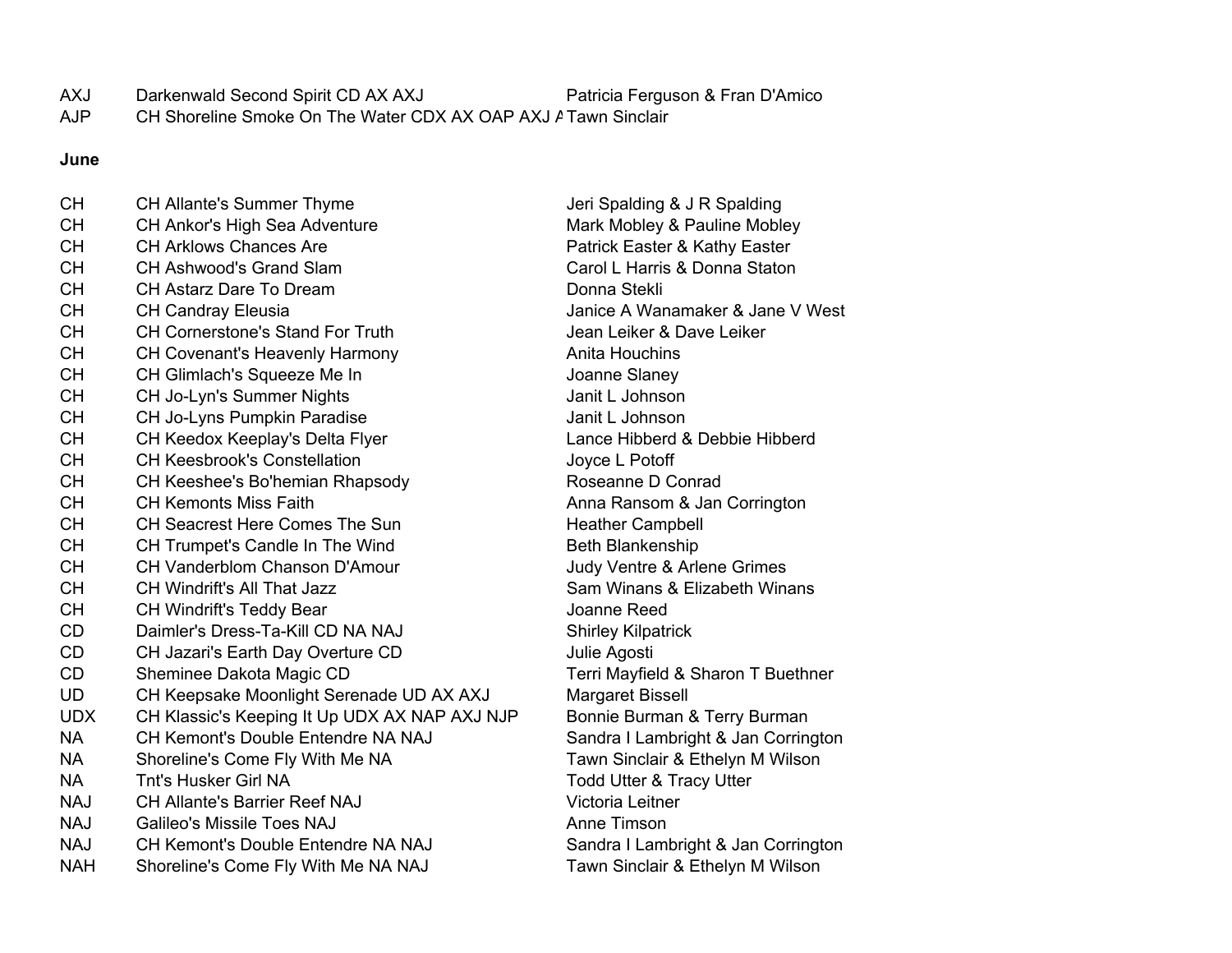| <b>NAJ</b> | CH Shoreline's Ready T'Winsome NAJ              | Kristine Arnds & Tawn Sinclair        |
|------------|-------------------------------------------------|---------------------------------------|
| <b>NAJ</b> | Tnt's Husker Girl NA NAJ                        | <b>Todd Utter &amp; Tracy Utter</b>   |
| <b>NAP</b> | Pymmint's Westcrest Snowstorm CD NA NAP NAJ NJP | Deanna Gobble                         |
| NJP        | Pymmint's Westcrest Snowstorm CD NA NAP NAJ NJP | Deanna Gobble                         |
| OA         | CH Shoreline's Up Up And Away OA OAJ            | Barbara Lombard & Tawn Sinclair       |
| <b>OAJ</b> | Keepsake Life's A Circus OA OAJ                 | Mary Kay Keenan                       |
| <b>OAJ</b> | CH Legacy's Patrick O'Rion OA OAJ               | Sherilyn Solanick & Ann Lydick        |
| <b>OAJ</b> | CH Shoreline's Up Up And Away OA OAJ            | Barbara Lombard & Tawn Sinclair       |
| <b>OAP</b> | CH Kameo's Inspiration MX OAP MXJ NJP           | Lexie E Billman                       |
| AX.        | Keepsake Life's A Circus AX AXJ                 | Mary Kay Keenan                       |
| AX.        | CH Vandys JJ AX AXJ                             | Carole Henry                          |
| <b>AXJ</b> | Galileo Van Hirsute OA AXJ                      | Anne Timson                           |
| <b>AXJ</b> | Imagine Great Expectations AX NAP AXJ NJP       | <b>Beth Godwin</b>                    |
| <b>AXJ</b> | Keepsake Life's A Circus OA AXJ                 | Mary Kay Keenan                       |
| <b>AXJ</b> | CH Vandys JJ OA AXJ                             | Carole Henry                          |
| <b>AXP</b> | Nightwind Keepsake Treasure UDX AXP AJP         | Dr. Margaret Bissell                  |
| <b>AXP</b> | Vandys Leal CD OA AXP OAJ OJP                   | William L Wells & Carole Henry        |
| <b>AJP</b> | Kameo's Scrimshaw OAP AJP                       | Leonard L Totten Jr. & Debra A Totten |
| <b>AJP</b> | Nightwind Keepsake Treasure UDX OAP AJP         | Dr. Margaret Bissell                  |
| MXJ        | Vandys Henri AX MXJ                             | Sandy S De Mand & John W De Mand IV   |
|            |                                                 |                                       |

### **July**

| CН | <b>CH Cornerstone's Stand Fast</b>        | Jean Leiker & I         |
|----|-------------------------------------------|-------------------------|
| CН | CH Designer's Color Me Magic              | Edwin R Cole &          |
| CН | CH Enchanted's Hot Pepper De Rey          | Viola Burgos &          |
| CН | CH Roc-N-Ro's Rhinestone Cowboy           | <b>Ronald Bronste</b>   |
| СH | <b>CH Sonata's Simply Grand</b>           | Mark Loesser &          |
| СH | <b>CH Spirit After-Burner</b>             | <b>Sherry Fischer</b>   |
| CН | <b>CH Tapestry's Ricochet</b>             | Karin Wilson            |
| СH | <b>CH Trumpet's Ticket To Ride</b>        | <b>Beth Blankensh</b>   |
| СH | <b>CH Winsome's Dixie Chick</b>           | Kristine Arnds          |
| CD | <b>CH Allante's Barrier Reef CD NAJ</b>   | <b>Victoria Leitner</b> |
| CD | <b>CH Brittlaf's Crackerjack Prize CD</b> | Lisa L Mueller          |
| CD | CH Cliffhouse Justice For All CD          | Kelli Denton &          |
| CD | CH Foam's Swinging On A Star CD           | Jane Turnage &          |
| CD | Sterling CD                               | Larry Whitaker          |
|    |                                           |                         |

Jean Leiker & Dave Leiker Edwin R Cole & Carolyn G Cole Viola Burgos & Rey Burgos Ronald Bronstein & Roseanne Welsand Mark Loesser & Debera A Loesser Sherry Fischer & Judy F Thompson Karin Wilson Beth Blankenship Kristine Arnds Lisa L Mueller & Richard L Mueller Kelli Denton & Becky Denton Jane Turnage & Beth Blankenship Larry Whitaker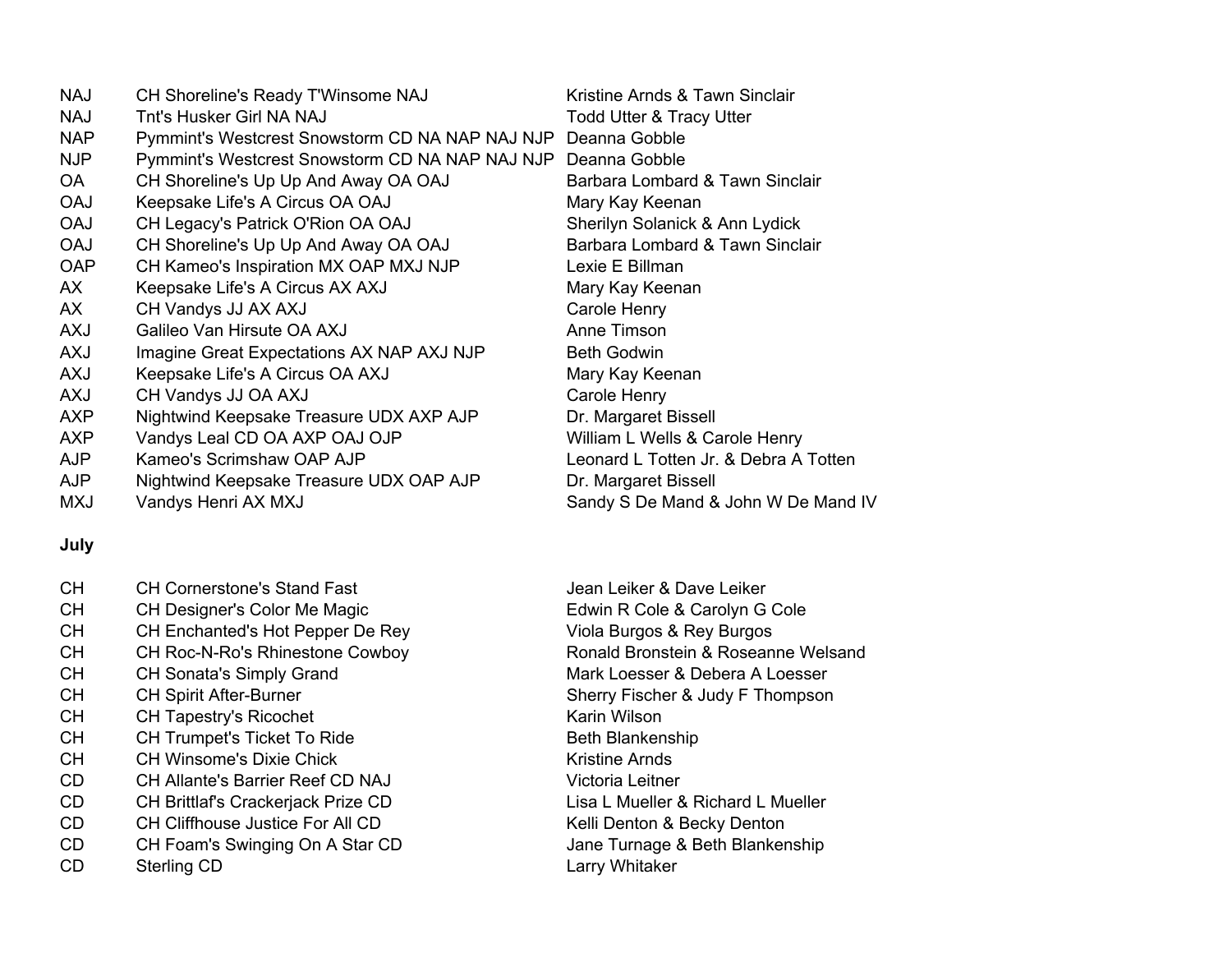| CD          | Vanderblom Dryriver Andante CD                |
|-------------|-----------------------------------------------|
| CD.         | Zakee Weed CD                                 |
| <b>CDX</b>  | CH Daimler Hot Kruisen With Harley CDX OA NAJ |
| <b>CDX</b>  | CH Laser's For Sure Keelane CDX               |
| <b>CDX</b>  | CH Roc-N-Ro's Mountains High CDX              |
| <b>CDX</b>  | Ruttkay Enjoli CDX                            |
| NA.         | CH Seacrest Northern Star NA NAJ              |
| <b>NA</b>   | CH Shoreline's Ready T'Winsome NA NAJ         |
| NA.         | CH Windrift's All That Jazz NA NAJ            |
| NAJ         | CH Seacrest Northern Star NAJ                 |
| NAJ         | CH Windrift's All That Jazz NAJ               |
| NAP         | Jo-Lyn's Snowman NAP                          |
| NJP         | Keesbrook's Nick O 'Thyme NAP NJP             |
| 0A          | Daimler's Dress-Ta-Kill CD OA NAJ             |
| <b>OA</b>   | Tnt's Husker Girl OA NAJ                      |
| <b>OAJ</b>  | Daimler's Dress-Ta-Kill CD OA OAJ             |
| <b>OAP</b>  | Klompen's Mighty Mouse Max OAP OJP            |
| OJP         | Klompen's Mighty Mouse Max OAP OJP            |
| AX.         | Galileo Van Hirsute AX AXJ                    |
| <b>AX</b>   | Galileo's Fuzzy Gremlin AX OAJ                |
| <b>AX</b>   | Musikkees Mustang Sally AX OAJ                |
| <b>AXJ</b>  | Galileo's Fuzzy Gremlin AX AXJ                |
| <b>AXJ</b>  | Noordelijk Engel Nadja OA AXJ                 |
| AXP         | Kameo's Scrimshaw AXP AJP                     |
| MX.         | Imagine Great Expectations MX NAP AXJ NJP     |
| <b>MACH</b> | <b>MACH Ben</b>                               |

### **August**

| <b>CH</b>  | <b>CH Greenkees Royalist</b>                  | <b>Theresajean Eckhart</b>                         |
|------------|-----------------------------------------------|----------------------------------------------------|
| <b>CH</b>  | <b>CH K-Central's Phyllis Deviller</b>        | Sherri-Anne K Mitchell                             |
| <b>CH</b>  | CH Keelypso's Catcha Risin Star               | Cynthia & Soren Frederiksen                        |
| <b>CH</b>  | <b>CH Rainkees Reigning Shamrocks</b>         | William I Milwee & Helen L Wymore & Wanda L Milwee |
| <b>NA</b>  | Galileo's Missile Toes NA NAJ                 | Anne Timson                                        |
| <b>NAJ</b> | CH OTCH Daimler's Dame Extraordinaire UDX NAJ | Joy-Ann Pool                                       |
| <b>NAP</b> | Whirlaway's Bertie Wooster CD OA OAJ NJP      | Judith A Wootten                                   |
| <b>OA</b>  | CH Silver Mist Lady O The Valley OA NAJ       | Laura L Lenci                                      |
|            |                                               |                                                    |

Tari Casey & Chris Blom Paula Weed Shirley Kilpatrick Jane Turnage & Beth Blankenship Emily Taggart & Harold Taggart Kathryn Shipley Karen Sheahan & Heather Campbell Kristine Arnds & Tawn Sinclair Sam Winans & Elizabeth Winans Karen Sheahan & Heather Campbell Sam Winans & Elizabeth Winans Patty Helmig Katharine E Murphy Shirley Kilpatrick Todd Utter & Tracy Utter Shirley Kilpatrick Leonard Totten & Debra H Totten Leonard Totten & Debra H Totten Anne Timson Anne Timson Joann Hoffpauir Anne Timson Kris K Seiter & Scott J Hay Leonard L Totten Jr. & Debra A Totten Beth Godwin Craig Josling & Judith Hintzman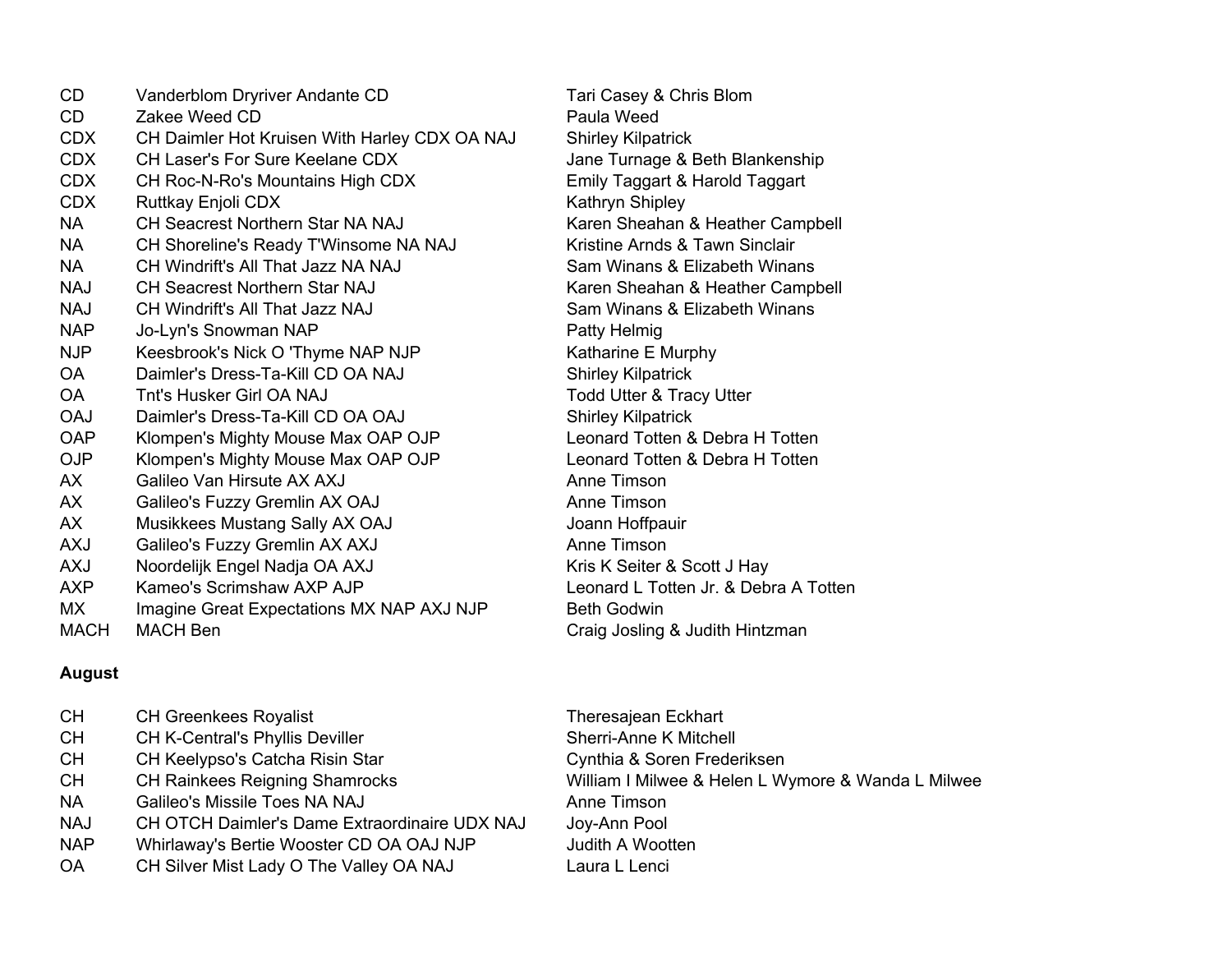MX CH Windrift's Sonora Song MX AXJ Tom Ballen & Amy Ballen MXJ CH Windrift's Beau Jangles AX MXJ Amy Ballen & Tom Ballen MACH 1 2 MACH12 Molly CD Maureen Waldron

#### **September**

CH CH Ankor's Sea'N' Is Believe'N' Joyce Perkins CH CH Kameo's Blue Norther **Don Bosnic & Cathy Bosnic** CH CH Kameo's Blue Norther Don Bosnic & Cathy Bosnic CH CH Kuhls Ringmasters Secret Subsection Steve Williams & Joann Hoffpauir CH CH Sturtmoor Crackerjack CH Cecil Finn & Liz Wogan CH CH Windrift's Mega Byte Me **Fred Hirsch & Judy Hirsch** CH Windrift's Mega Byte Me CH CH Windrifts Mega Mouse.Com Therese Reeder & Joanne Reed CDX Niki CDX Elaine Cherry Magee CDX Oak Ridge Something Special CDX Miss Elizabeth A Cooper NAJ CH Shamrock's Perfect Timing NAJ Sue Ritchie & Shannon Kelly NAP CH Legacy's Patrick O'Rion OA NAP OAJ Sherilyn Solanick & Ann Lydick NAP Ruttkay Mc Kee AX NAP AXJ NJP Sandy Mccarl & Louis B Mccarl NJP Ruttkay Mc Kee AX NAP AXJ NJP Sandy Mccarl & Louis B Mccarl OAP Ruttkay Mc Kee AX OAP AXJ OJP Sandy Mccarl & Louis B Mccarl OAP Jody's Bandito OA NAP NAJ OJP Gayle Garbush OJP Ruttkay Mc Kee AX OAP AXJ OJP Sandy Mccarl & Louis B Mccarl AXJ Jo-Lyn's Summer Mist CD OA AXJ Kay Vonnahme & Janit L Johnson

### **October**

CH CH Cari-On The Magician CH CH Cari-On The Magician Jan Nussdorfer & Dale Nussdorfer CH CH Klompen's Timmy Littlemouse Kathleen Stewart & D Bruce Stewart CH CH Kolby Kees Olympic Gold Francie Colby CH CH Rainkees Que Sera Jennifer Kirk CH CH Trumpet's For Your Eyes Only Beth Blankenship & Jane Turnage CD Musikkees Mustang Sally CD AX OAJ Joann Hoffpauir

CH CH Bonnyvales S'Mply Irresist'Ble Dennis Lehouillier & Donna L Smith & Darlene Bosch CH CH Keeshee's Lock Stock 'N Barrel Kristen Cullen D.V.M. & Paula C Lewis & Susan CullenCH CH Ruttkay Sandpiper V Stonewyk Beverly Leaman & L Mae Evans & Larry Leaman

CH CH Designers Abraca Dabra Cindy Schuyler & Rita L Jacobs & Joyce Cardwell CH CH Shamrock's Season Finale Shanger Sandra Hawk & Carla Kohler & Shannon L Kelly CDX Star-Kees' Proof Positive CDX Ronnie Sue Leith & Jimmy Kranz & Robin L Stark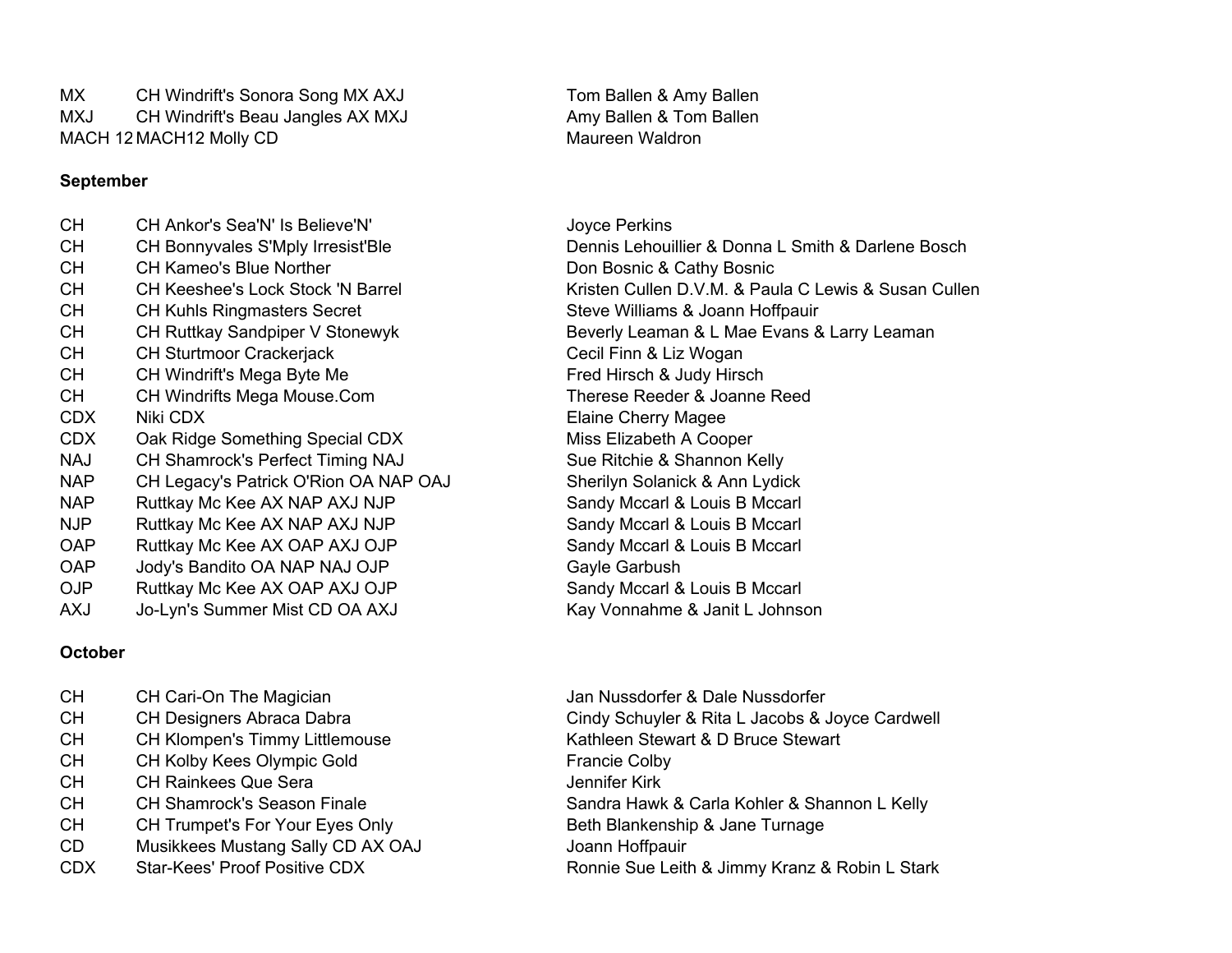| <b>NAJ</b> | Van Floriks Friendly Ghost NAJ       | Amy Haskell &       |
|------------|--------------------------------------|---------------------|
| AX.        | Shadowdancer's Special Encore AX AXJ | <b>Robyn Corcor</b> |
| AX.        | CH Vandys Zarifa CD AX AXJ           | Carole Henry        |
| AXJ        | CH Vandys Zarifa CD AX AXJ           | Carole Henry        |

#### **November**

| <b>CH</b>  | <b>CH Allante N Lil Haven's Fireball</b>          |
|------------|---------------------------------------------------|
| СH         | <b>CH Candray Lantana</b>                         |
| <b>CH</b>  | <b>CH Designers This Magic Moment</b>             |
| <b>CH</b>  | CH Enchanted's All That Jazz                      |
| <b>CH</b>  | CH Jen Ndi's Go Wild At Searcre                   |
| <b>CH</b>  | <b>CH Jenndi Seacrest Secret Promise</b>          |
| <b>CH</b>  | CH Jo-Lyns Saffron                                |
| <b>CH</b>  | CH Jocose Jamaica'N Me Crazy                      |
| <b>CH</b>  | CH Keesrich Hot Dam Here I Am                     |
| <b>CH</b>  | CH Markwrights It Works For Me                    |
| <b>CH</b>  | CH Owenbriar's As Thyme Goes By                   |
| <b>CH</b>  | <b>CH Paradise Kees' Alotta Colada</b>            |
| СH         | <b>CH Rainkees Baron Von Rikee</b>                |
| СH         | CH Ruttkay Wyndjam'n Stonewyck                    |
| <b>CH</b>  | CH Vali's On Broadway                             |
| <b>CH</b>  | CH Wyndjamr's Royal Charter                       |
| CD         | S And J's Rescued Boy Levi CD                     |
| <b>CDX</b> | Imagine Nothing's Impossible VCD2 AX AXJ          |
| <b>CDX</b> | Keedox First In Flight CDX                        |
| UDX2       | <b>CH OTCH Daimler's Dame Extraordinaire UDX2</b> |
| NA.        | CH Allante's Barrier Reef CD NA NAJ               |
| NA.        | Kameo's Turbocharged CD NA                        |
| NA.        | Musikkees Rockee MTN High NA                      |
| <b>NAJ</b> | Kameo's Turbocharged CD NA NAJ                    |
| <b>NAJ</b> | Tasmanian Tiki NAJ                                |
| NJP        | Twin Trees Duke Of Earl CD AX OAJ NJP             |
| <b>OAJ</b> | CH Daimler Hot Kruisen With Harley CDX AX OAJ     |
| <b>OAJ</b> | Galileo's Missile Toes NA OAJ                     |
| <b>OAJ</b> | Tnt's Husker Girl OA OAJ                          |
| OJP        | CH Kameo's Inspiration MX OAP MXJ OJP             |

Amy Haskell & Peter Haskell AXJ Robyn Corcoran Carole Henry

> Connie Russell & Ron Russell George W Wanamaker & Janice Wanamaker Charles Royce & Mara Royce Kathryn Dodge & Richard Dodge Dlane Wrlght Heather Campbell Janit L Johnson Kristina Witzka & Mrs. Maureen Garappolo **Gail Riches** Cary Chapman & Cheryl Chapman Laura Lenci & Linda J Owens Shirley Kilpatrick & Linda Samuel John Masoner & Becky Henderson Beverly Leaman & L Mae Evans & Larry Leaman Leighanne Dauro Kenneth J Skinner & Robin G Skinner Stephen And Judith Greef Chris Pawlenty H John Snyder Jr. Joy-Ann Pool Victoria Leitner Debra Mennel & Dennis J Mennel Jo Ann Hoffpauir Debra Mennel & Dennis J Mennel Marsha Yaeger Michelle Binder Shirley Kilpatrick Anne Timson Todd Utter & Tracy Utter Lexie E Billman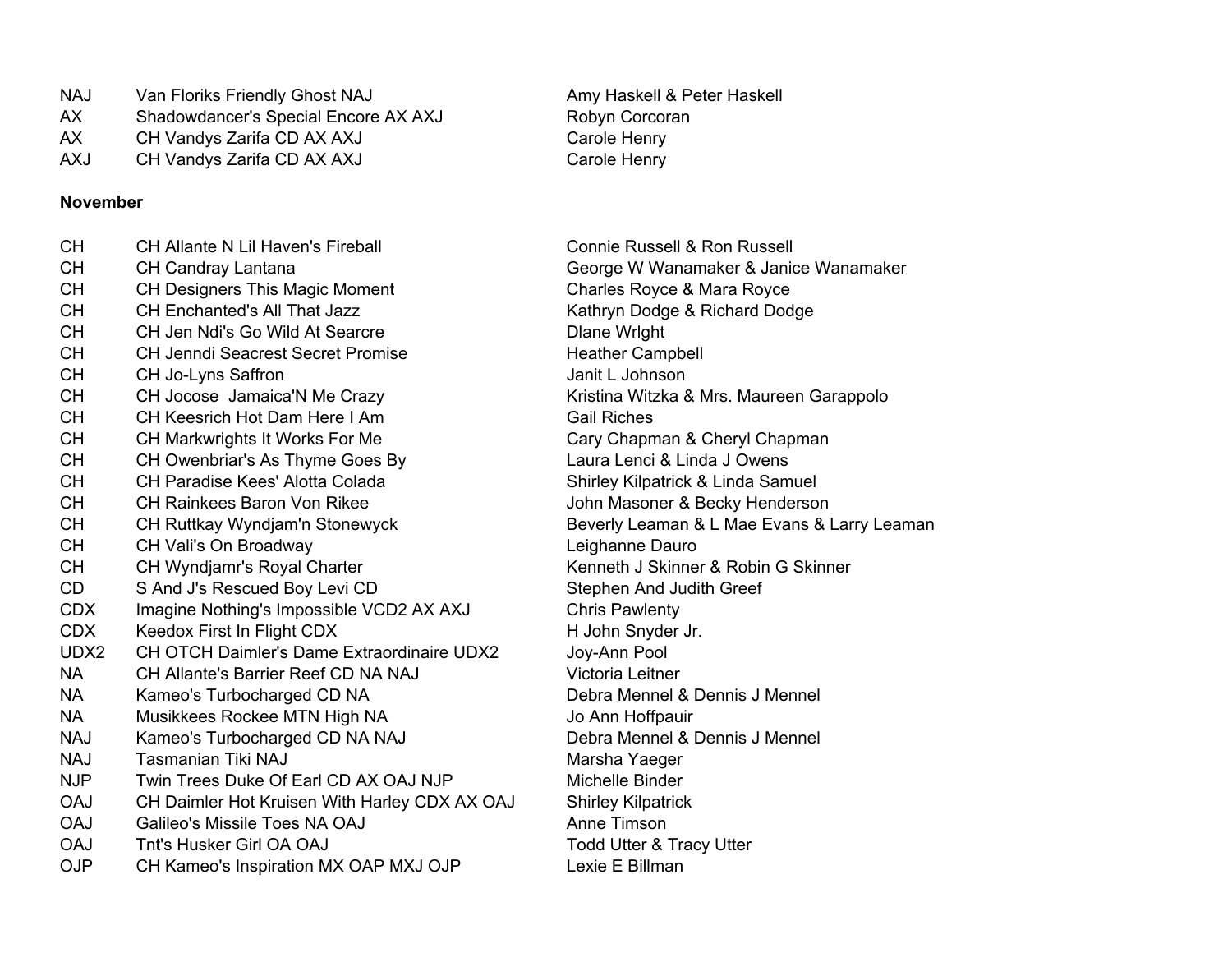| AX         | CH Daimler Hot Kruisen With Harley CDX AX NA |
|------------|----------------------------------------------|
| AX         | Jo-Lyn's Summer Mist CD AX AXJ               |
| <b>AXJ</b> | Abby AX AXJ                                  |
| <b>AXJ</b> | Musikkees Mustang Sally CD AX AXJ            |
| MX.        | Galileo Van Hirsute MX MXJ                   |
| MX.        | Galileo's Fuzzy Gremlin MX MXJ               |
| <b>MXJ</b> | Galileo Van Hirsute AX MXJ                   |
| <b>MXJ</b> | Galileo's Fuzzy Gremlin AX MXJ               |
| <b>MXJ</b> | Keepsake Life's A Circus AX MXJ              |
|            | MACH2 CH MACH2 Copykees' Simply Awesome      |
| MACH2      | MACH2 Sierra Buster Bear CDX                 |

### **December**

CH CH Ashwood's Funny Face By Keeplay Sarah D Nicoll & Donna Staton CH CH Candylane Klassie New Image The Counter Counter Counter Counter Counter Counter Counter Counter Counter Counter Counter Counter Counter Counter Counter Counter Counter Counter Counter Counter Counter Counter Counter CH CH Epic's Flyn' Ace Leslie Perkins & Holly R Perkins CH CH Jo-Lyn's Almost Sunrise CH Johnson Jean Smith & Janit L Johnson CH CH Kameo's Bewitched CH Cynthia Turnbull CH CH Laser's N Sync With Trumpet Mandy L Huffman & Wade Koistinen CH CH Nightwind Jus Peachy For Denboer Patricia A Denboer & Deborah R Hodges CH CH Nightwind Tonka Tuff For Denboer Patricia A Denboer & Deborah R Hodges CH CH Summerwind (Not A) Tax Shelter Ruthann G Ziegler & Jean Gauchat-Hargis CH CH Trumpet's Spy Who Loved Me CH Don Black & Jodi Black CH CH Wolfers Breathless Work Of Art **Robert L Fowler & Bonnie S Fowler** CD CH Keesbrook's Shadow Dancing CD Rene Sauser & Dennis Lehouillier NA CH OTCH Daimler's Dame Extraordinaire UDX2 NA NAJ Joy-Ann Pool NA Seamist's Storm On The Horizon CD NA NAJ C Jean Munger NA Tasmanian Tiki NA NAJ Marsha Yaeger NAJ Kameo's Scrimshaw AXP NAJ AJP Leonard L Totten Jr. & Debra A TottenNAJ Musikkees Rockee MTN High NA NAJ Jo Ann Hoffpauir NAJ Seamist's Storm On The Horizon CD NA NAJ C Jean Munger NAP Trumpet's Wings Of Lightning CD NAP NJP Michael L Preston NJP CH Legacy's Patrick O'Rion OA NAP OAJ NJP Sherilyn Solanick & Ann Lydick OA Galileo's Missile Toes OA OAJ **Anne Timson** OJP CH Legacy's Patrick O'Rion OA NAP OAJ OJP Sherilyn Solanick & Ann Lydick AX Daimler's Dress-Ta-Kill CD AX AXJ Shirley Kilpatrick

AJ Shirley Kilpatrick Kay Vonnahme & Janit L Johnson Jo Anne Sigler & Bruce Stove Joann Hoffpauir Anne Timson Anne Timson Anne Timson Anne Timson Mary Kay Keenan Cherrie Treber & John R Treber Kay Vonnahme